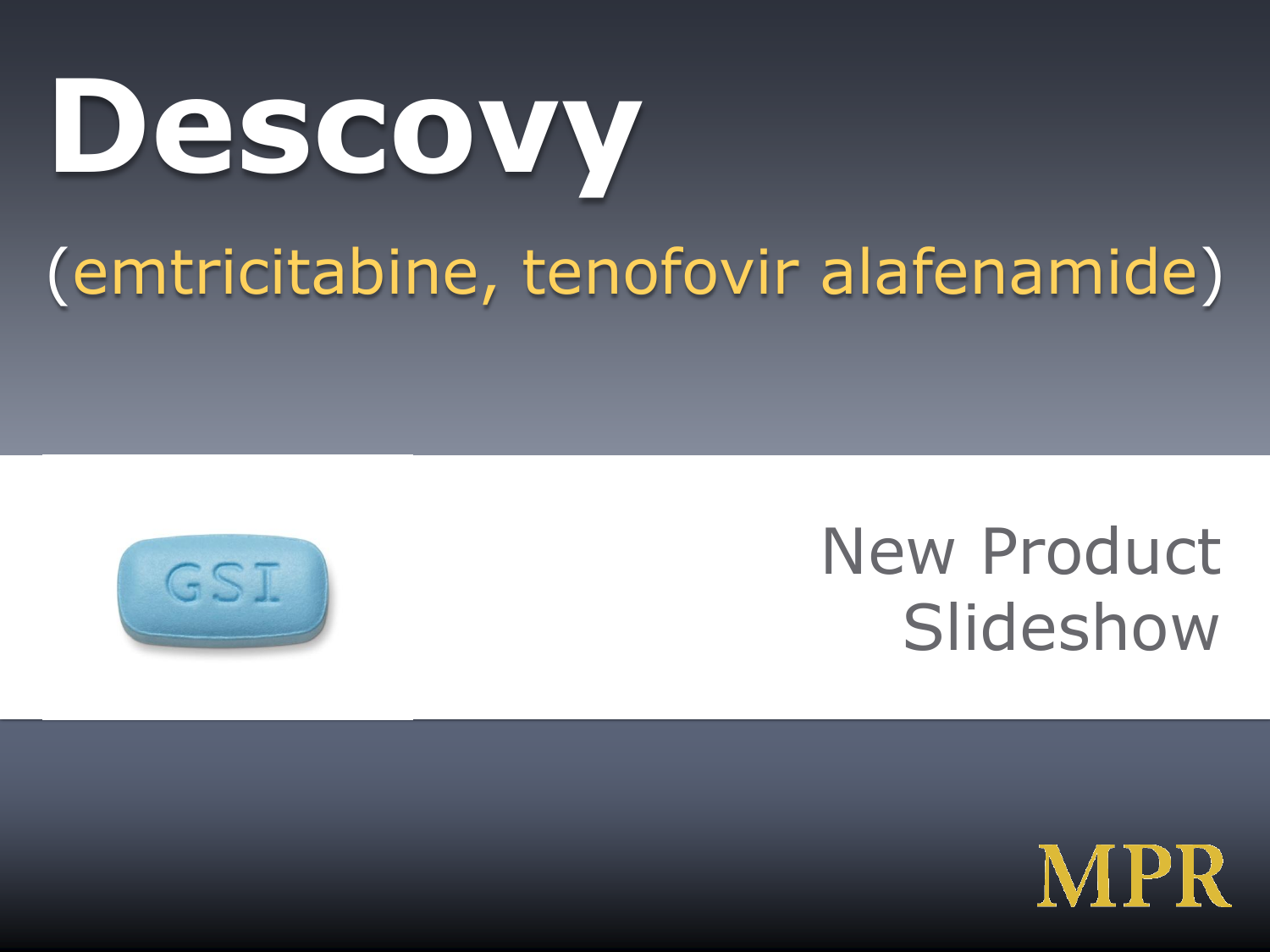# **Introduction**

- **Brand name:** Descovy
- **Generic name:** Emtricitabine, tenofovir alafenamide (TAF)
- **Pharmacological class:** Nucleoside analog reverse transcriptase inhibitors
- **Strength and Formulation:** 200mg/25mg; tablets
- **Manufacturer:** Gilead Sciences
- **How supplied:** Bottle—30
- **Legal Classification:** Rx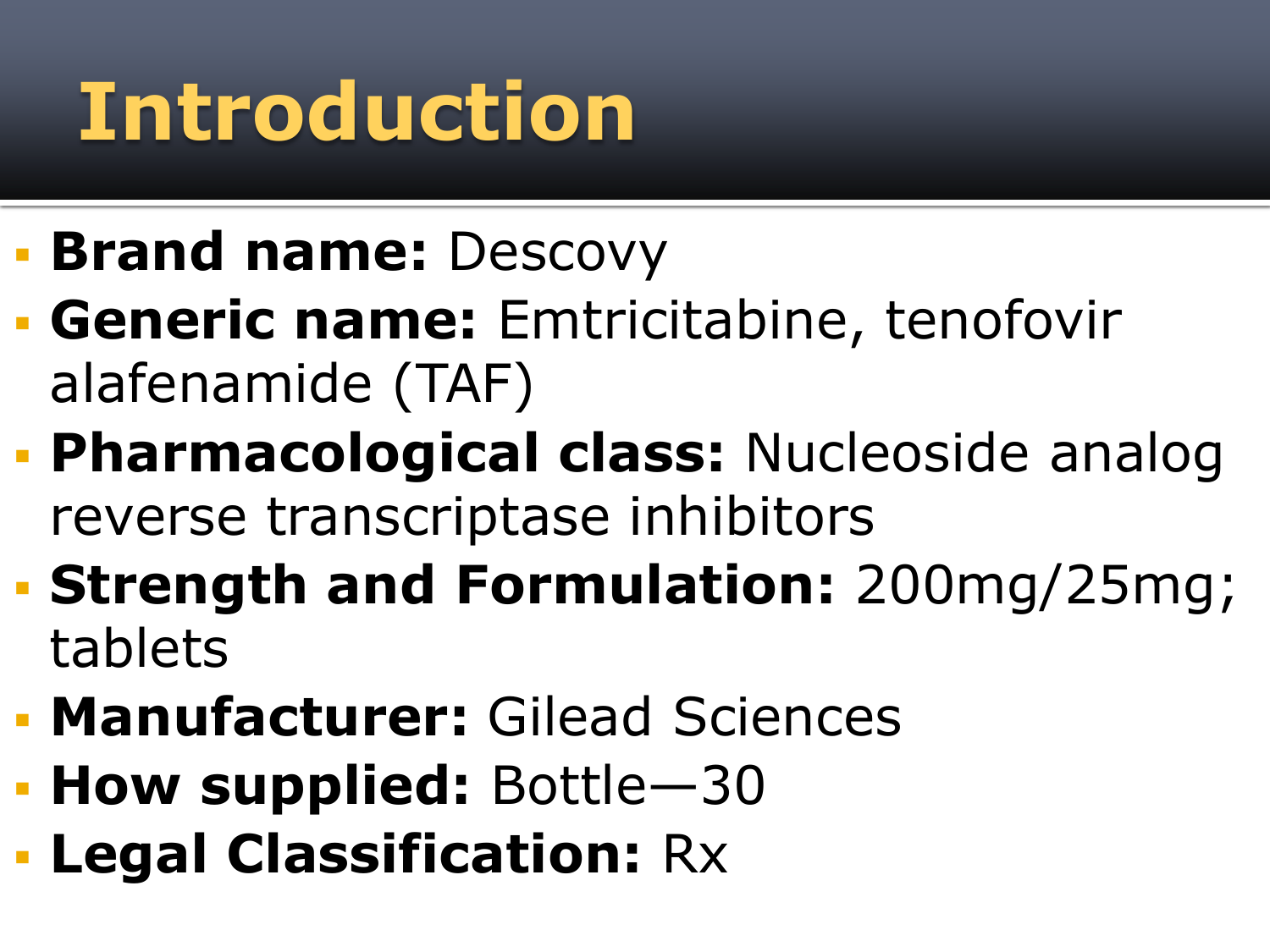## **DESCOVY**

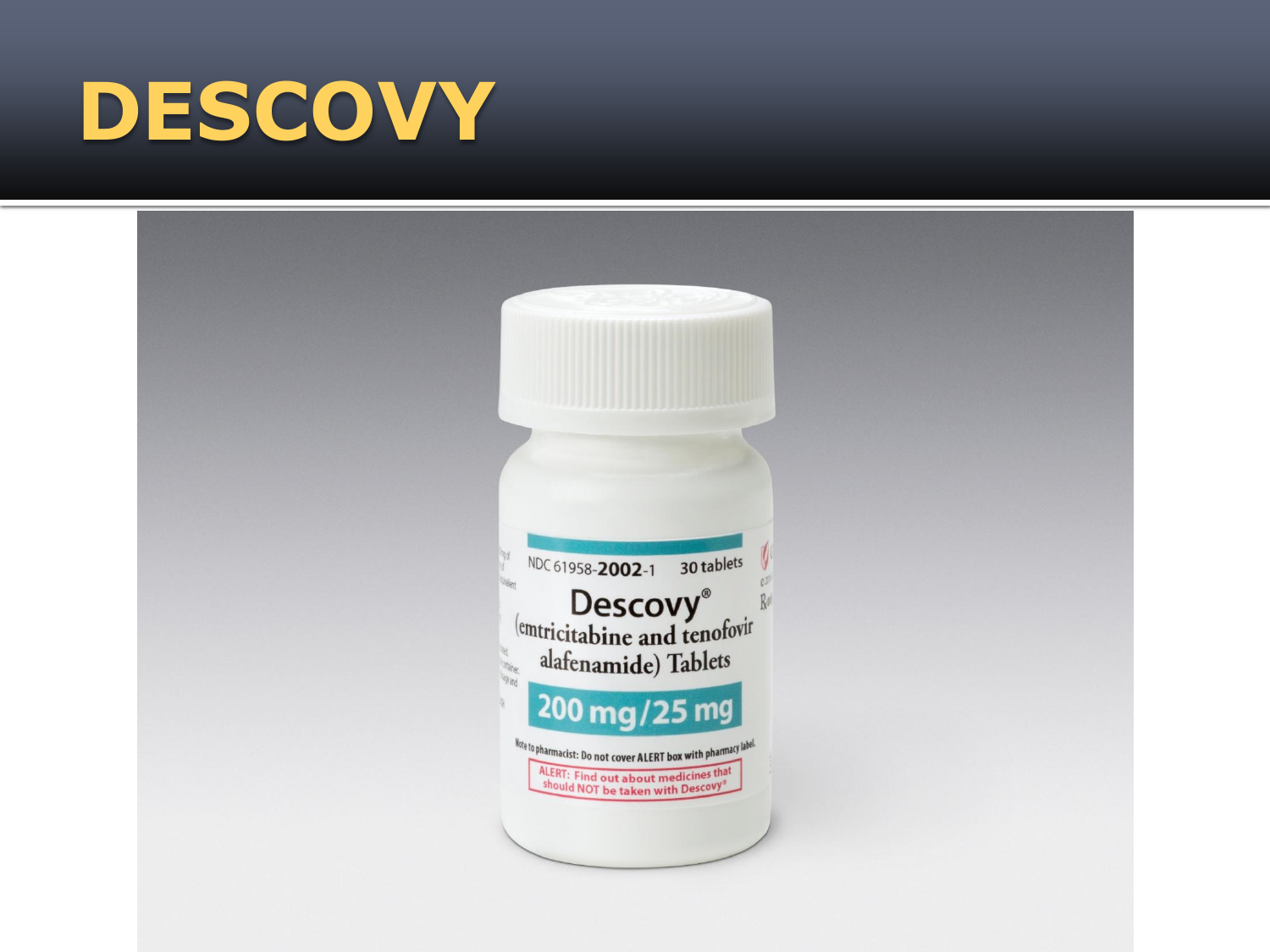## **Indications**

- **HIV-1** infection, in combination with other antiretroviral agents
- **Limitations of use:** Not for use as preexposure prophylaxis (PrEP) to reduce the risk of sexually acquired HIV in highrisk adults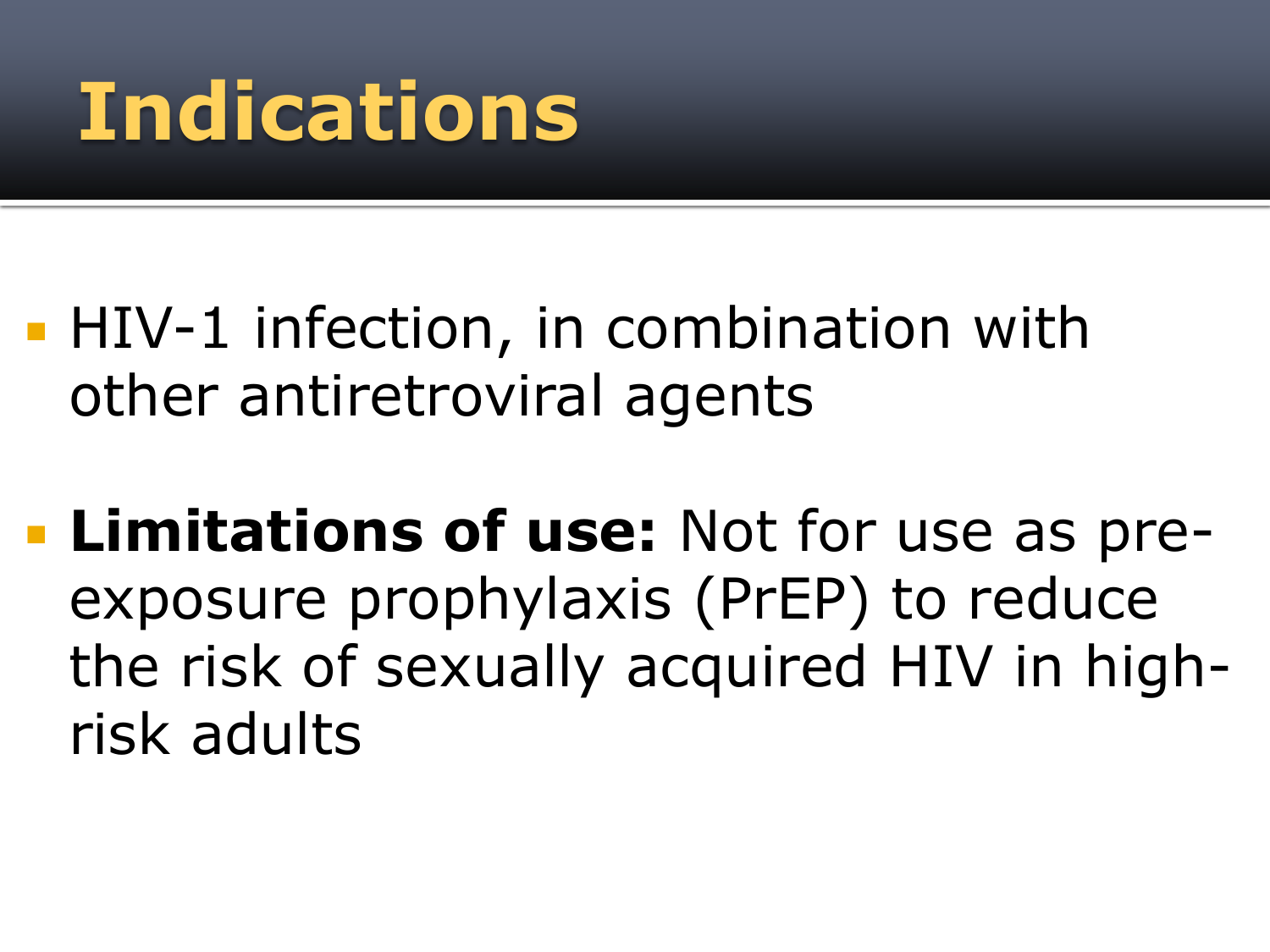# **Dosage & Administration**

#### **<12 years (<35kg):** not established

#### **≥12 years (≥35kg):** 1 tab once daily

■ Severe renal impairment (CrCl <30mL/min): not recommended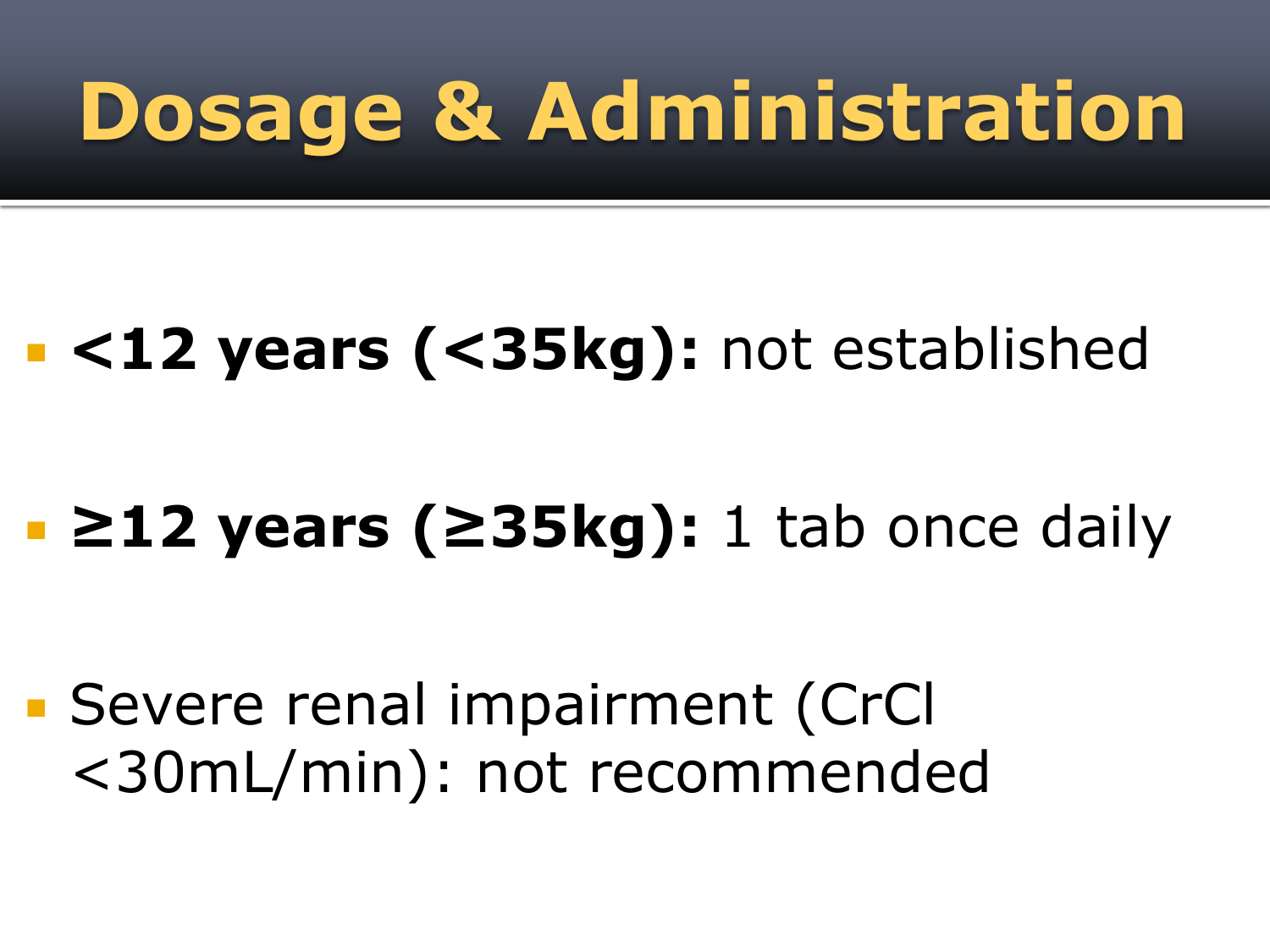# **Considerations for Special Populations**

- **Pregnancy: Insufficient human data**
- **Nursing mothers:** Not recommended
- **Pediatric:** <12yrs (<35kg): not established
- **Geriatric:** No differences in safety or efficacy
- **Renal impairment:** Severe impairment (CrCl <30mL/min): not recommended
- **Hepatic impairment:** Severe impairment: not studied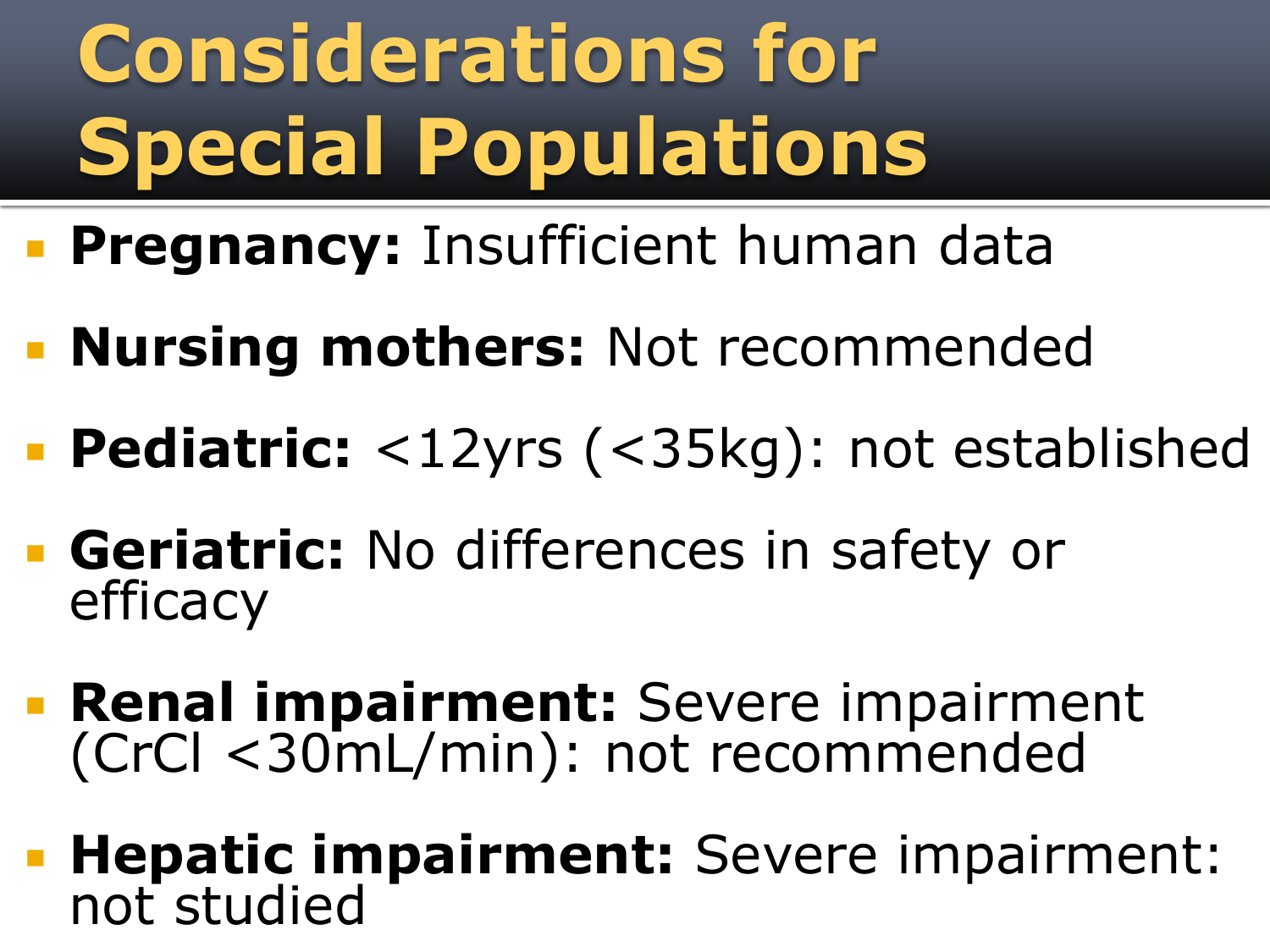# **Warnings/Precautions**

- **Suspend** therapy if lactic acidosis or hepatotoxicity (eg, hepatomegaly, steatosis) **occurs**
- Not for treating **chronic hepatitis B virus**  (HBV); test for HBV before starting therapy and closely monitor patients co-infected with HBV and HIV for several months after stopping treatment (discontinuing therapy may exacerbate HBV infection)
- **If appropriate, initiation of anti-hepatitis B** therapy may be warranted (especially in those with advanced liver disease or cirrhosis)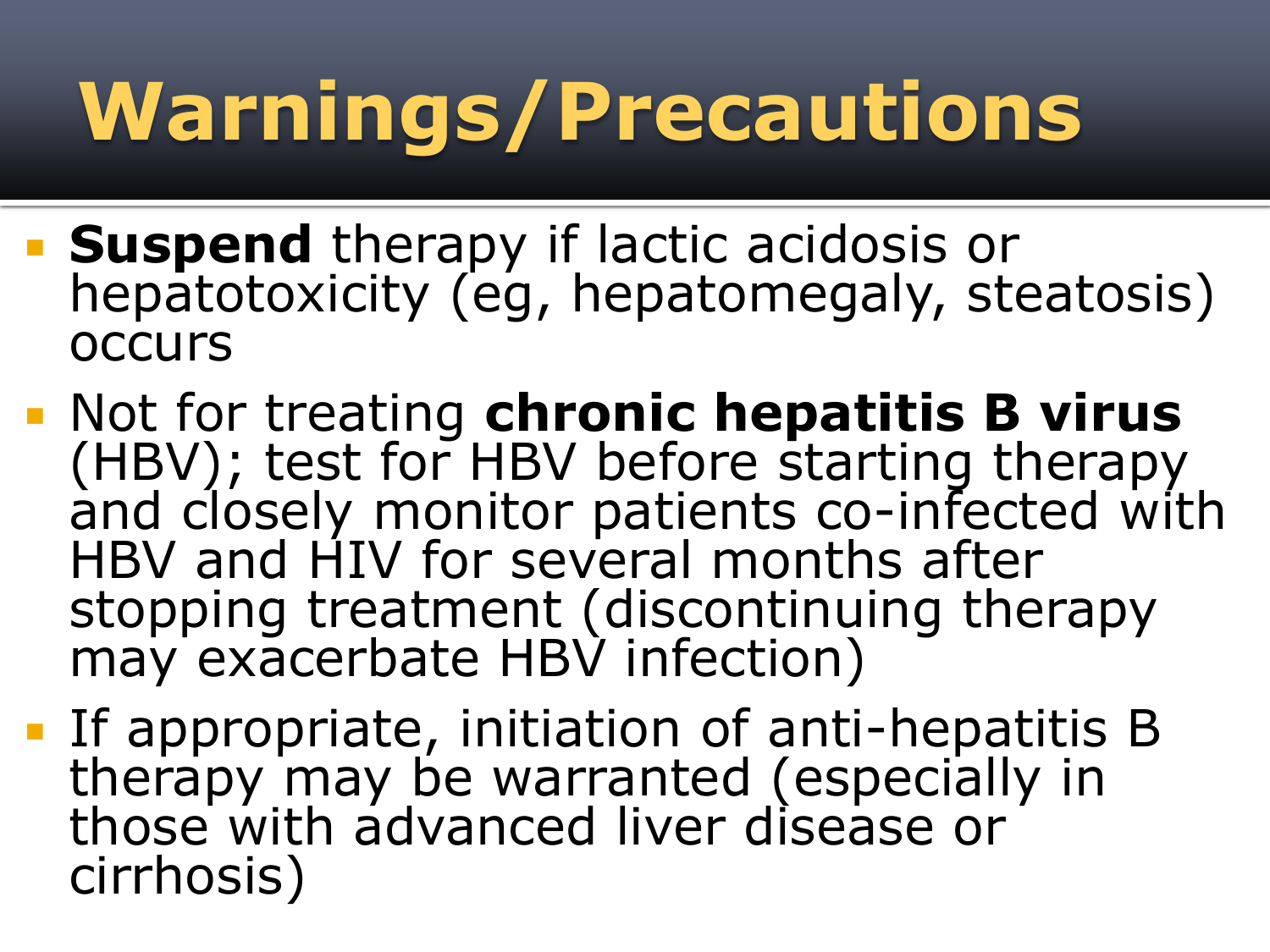# **Warnings/Precautions**

- **Monitor** CrCl, urine glucose, urine protein, serum phosphorus in patients at risk for chronic renal disease; **discontinue** if significant renal dysfunction or Fanconi syndrome occurs)
- **History of pathologic fracture** or risk factors of **osteoporosis** or bone loss: consider monitoring bone mineral density (BMD); calcium/vitamin D supplement may be beneficial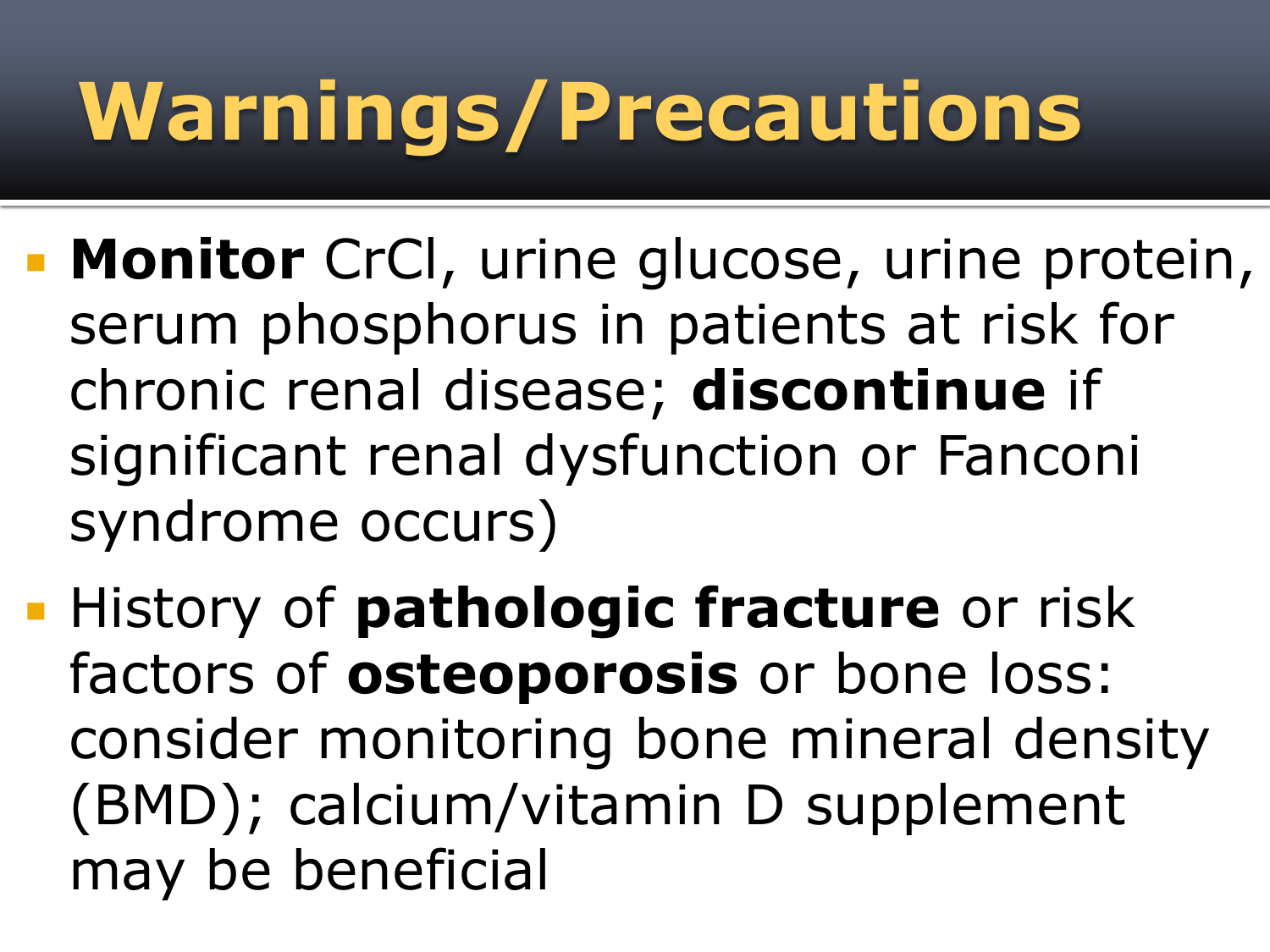## **Interactions**

- Concomitant drugs that strongly affect Pglycoprotein activity may lead to changes in TAF absorption
- **Avoid** with concurrent or recent use of nephrotoxic agents
- **Concomitant tipranavir/ritonavir,** antimycobacterials (eg, rifabutin, rifampin, rifapentine), St. John's wort: **not recommended**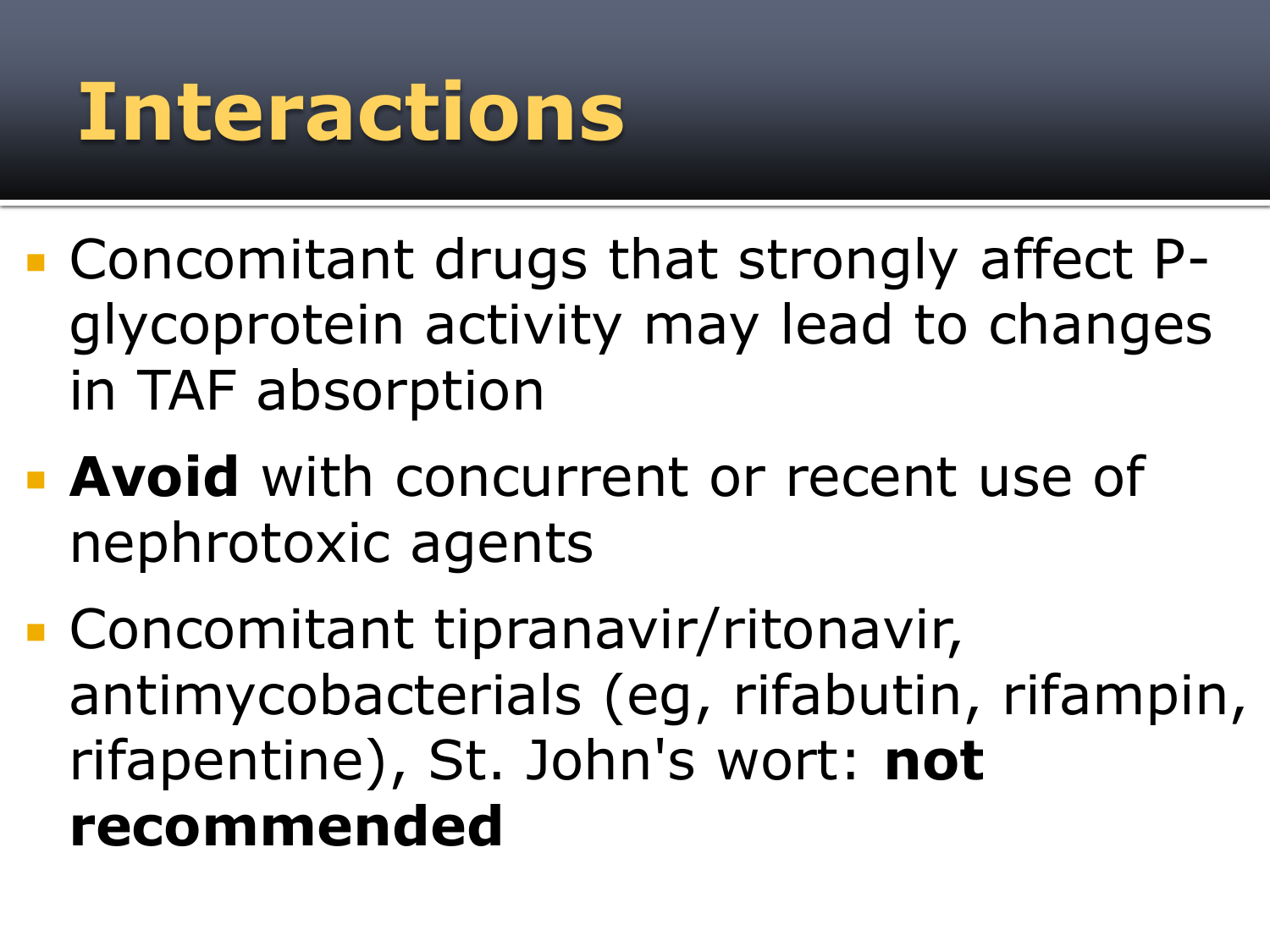## **Interactions**

- **May be antagonized** by anticonvulsants (eg, carbamazepine, oxcarbazepine, phenobarbital, phenytoin; consider alternatives
- May be **potentiated** by drugs that decrease renal function or compete for active tubular secretion (eg, acyclovir, cidofovir, ganciclovir, valacyclovir, valganciclovir, aminoglycosides, NSAIDs)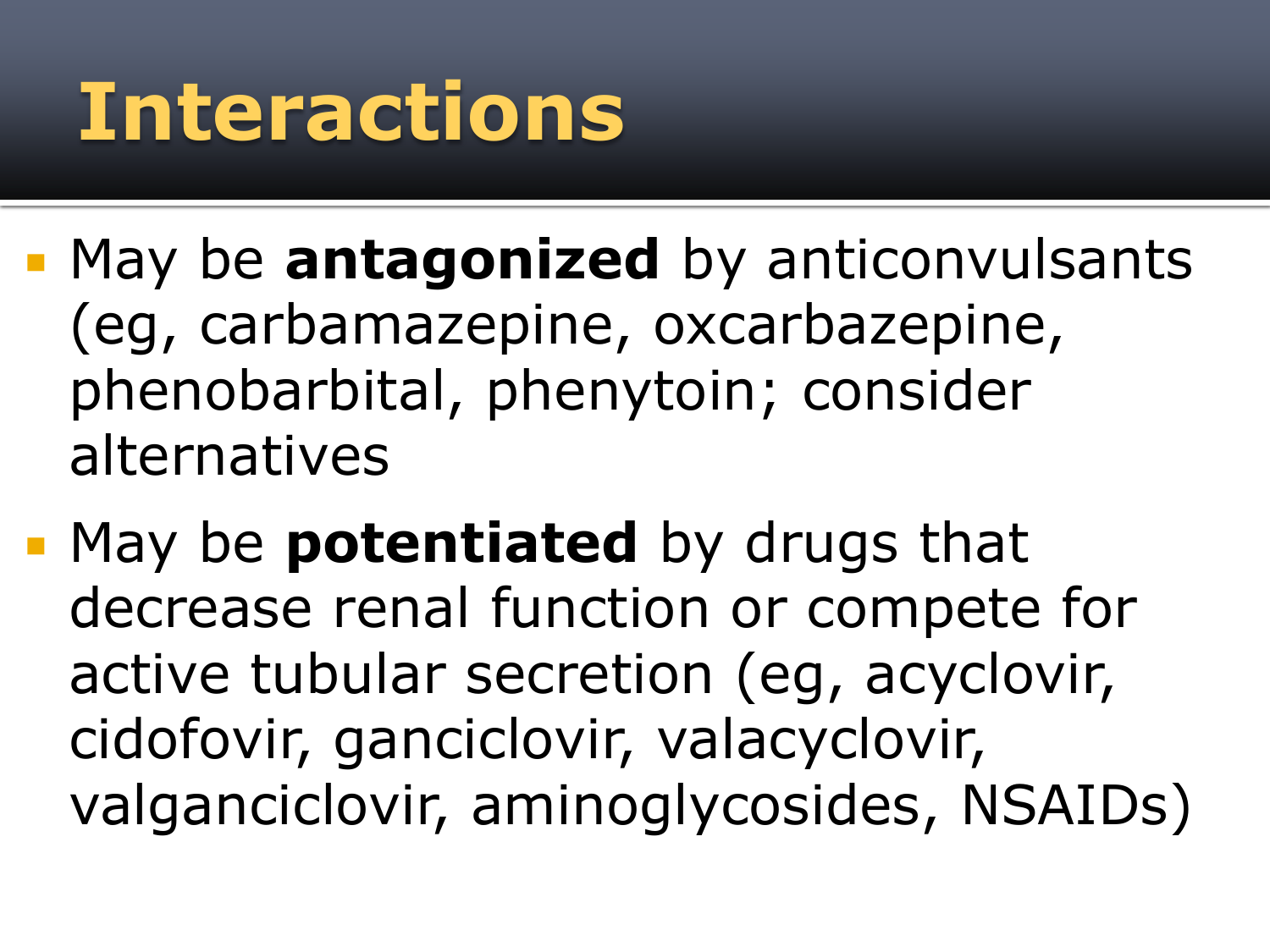## **Adverse Reactions**

- Nausea
- **New onset or worsening renal** impairment
- **Fat redistribution**
- **Immune reconstitution syndrome**
- **Decreased bone mineral density**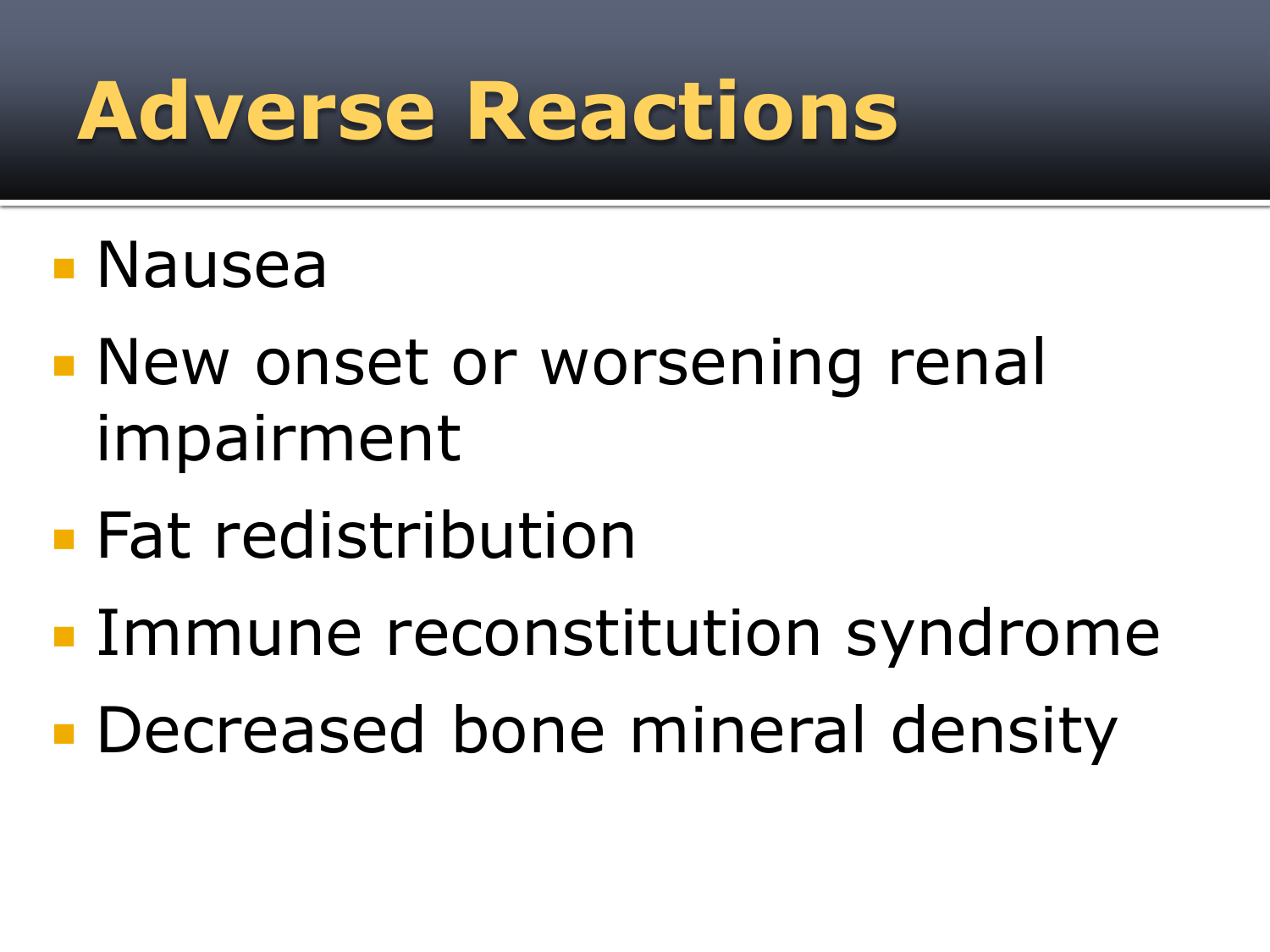### **Note**

#### **Register pregnant patients in the** Antiretroviral Pregnancy Registry (APR) by calling (800) 258-4263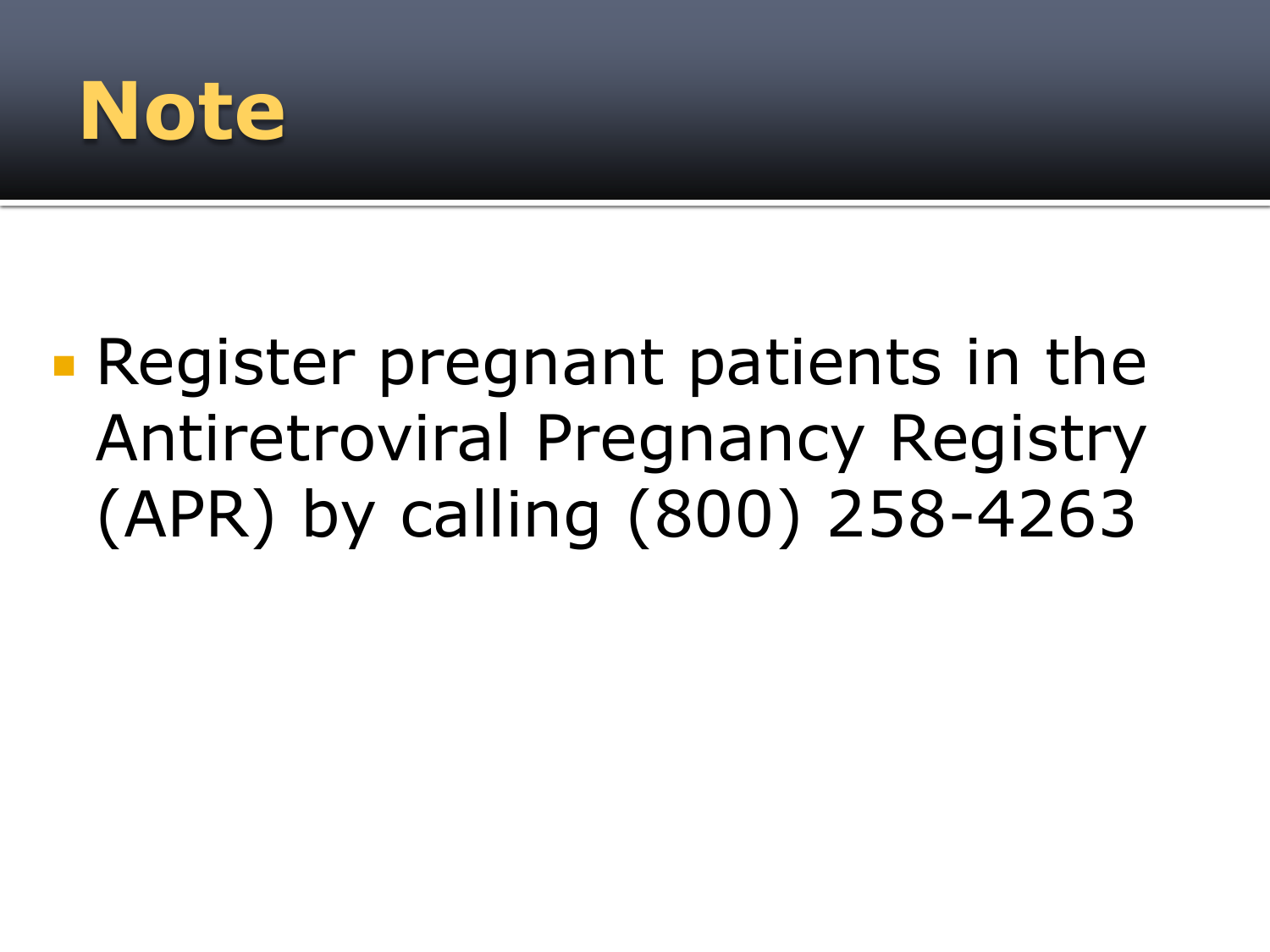# **Mechanism of Action**

- **Descovy is a fixed-dose combination of** antiretroviral drugs emtricitabine and tenofovir alafenamide
- **Emtricitabine** is phosphorylated by cellular enzymes to form emtricitabine 5' triphosphate, which inhibits the activity of the HIV-1 reverse transcriptase by competing with the natural substrate deoxycytidine 5' triphosphate and by being incorporated into nascent viral DNA, which results in chain termination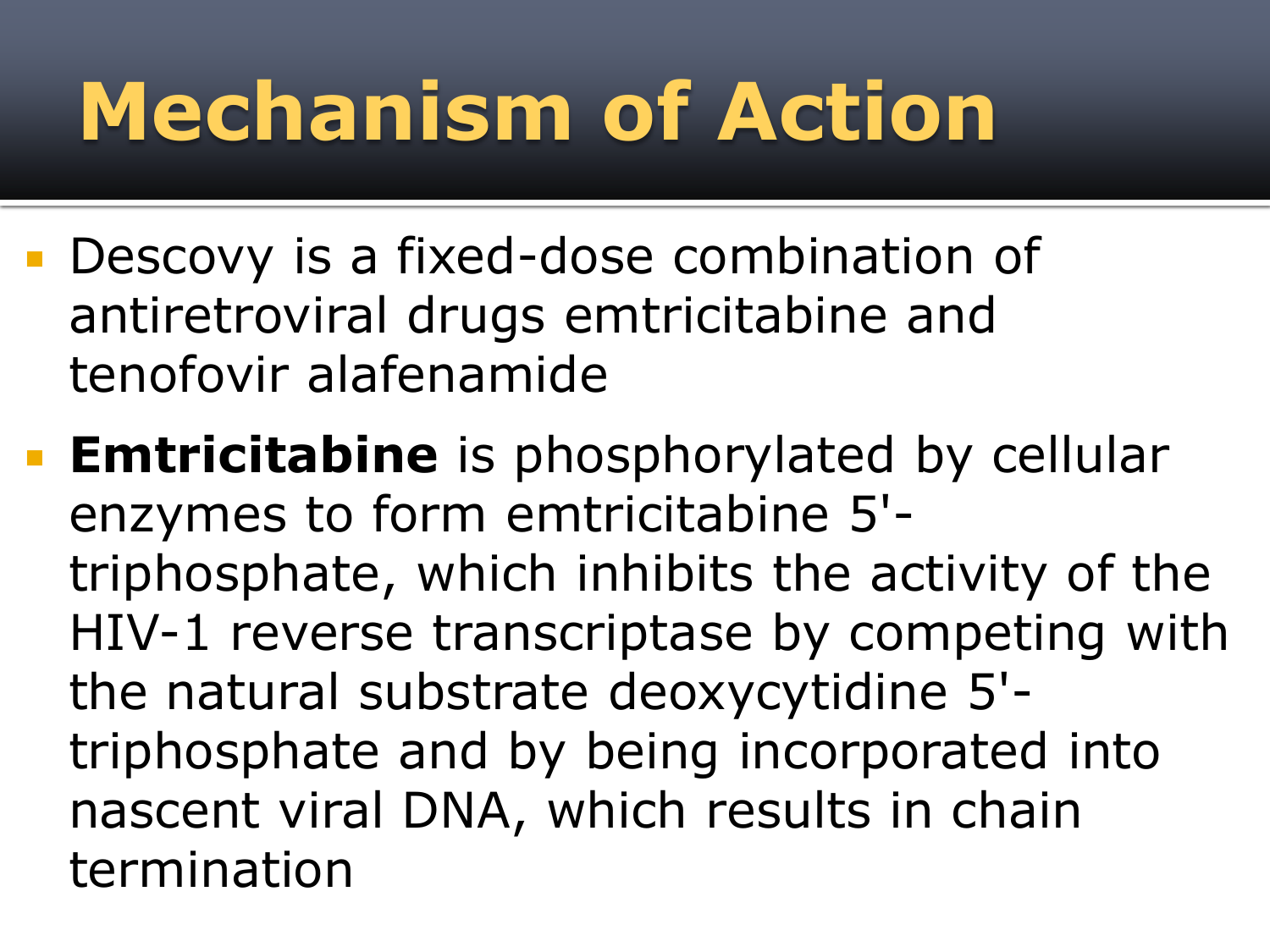# **Mechanism of Action**

- **Tenofovir alafenamide**, a phosphonoamidate prodrug of tenofovir, is intracellularly converted through hydrolysis
- **Its active metabolite, tenofovir diphosphate,** inhibits HIV-1 replication through incorporation into viral DNA by the HIV reverse transcriptase, which results in chain termination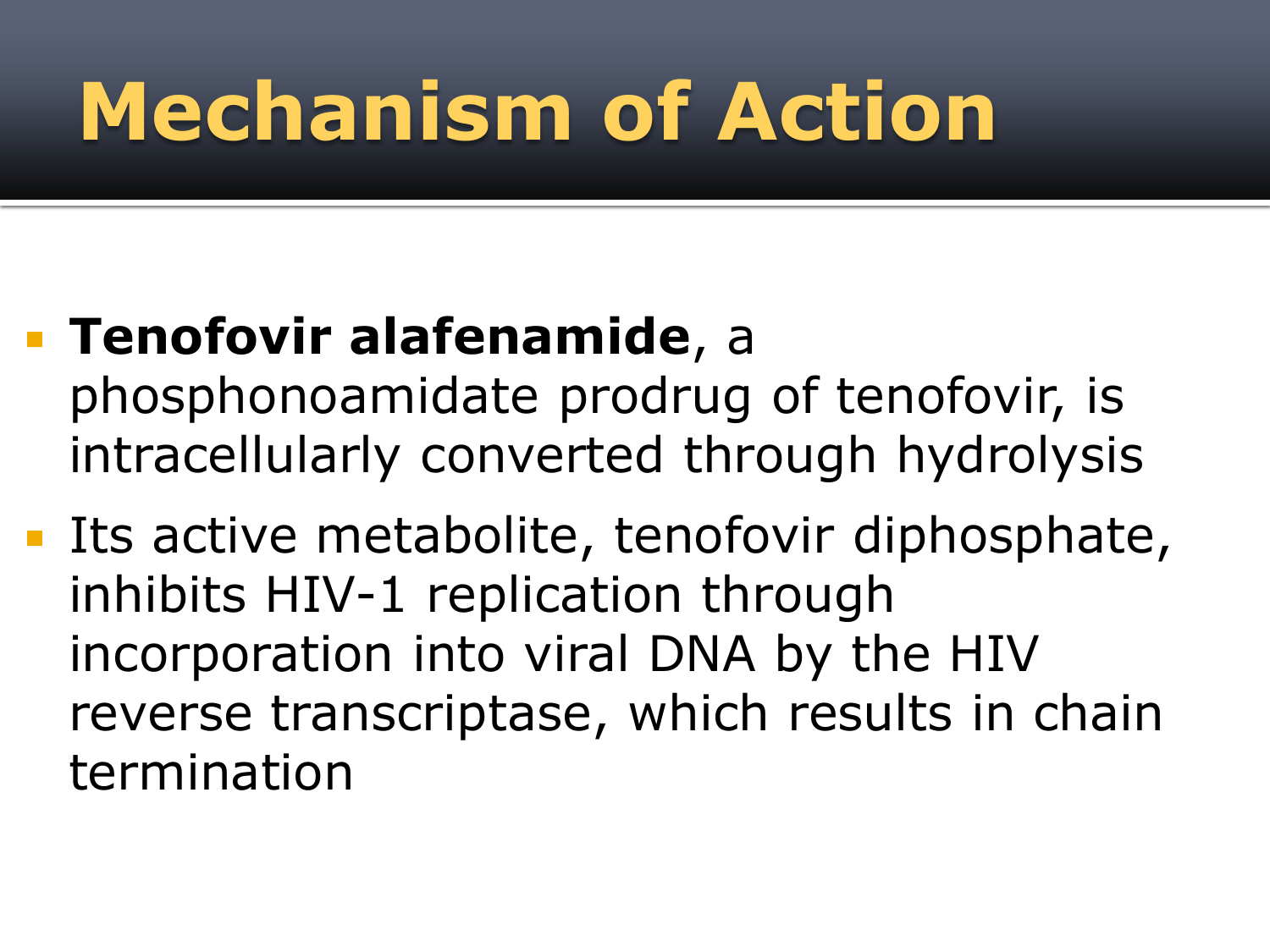# **Clinical Trials**

 In trials of FTC+TAF with elvitegravir + cobicistat (EVG+COBI) in HIV-1 infected adults as initial therapy in those with no treatment history (N=866), and to replace a stable antiretroviral regimen in those who were virologically-suppressed for ≥6 months with no known resistance substitutions (N=799), **92%** and **96%** of patients, respectively, had HIV-1 RNA <50 copies/mL at Week 48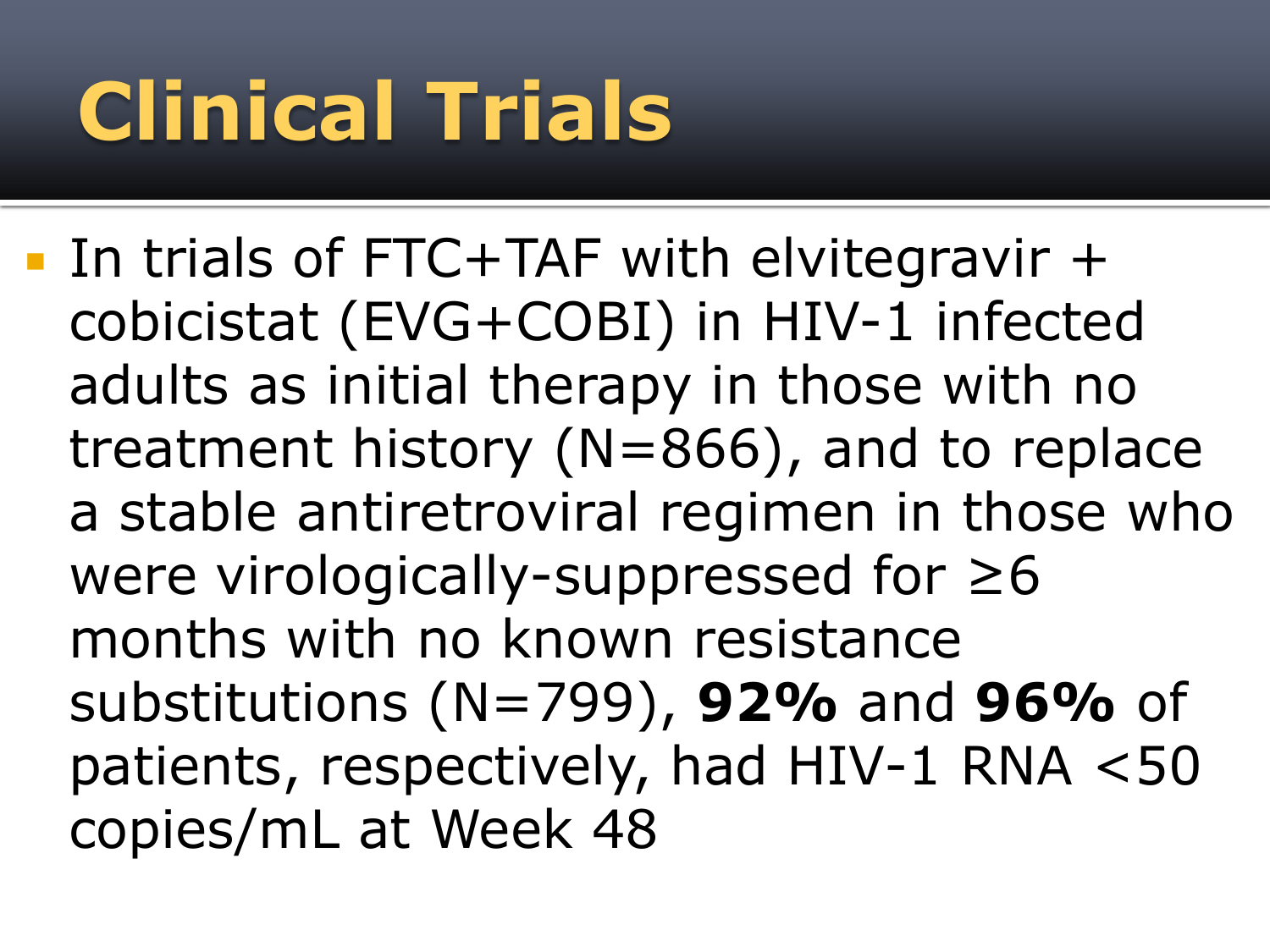# **Clinical Trials**

■ In a trial of FTC+TAF with EVG+COBI in treatment-naïve HIV-1 infected pediatric patients (N=23), the virologic response rate was **91%** at Week 24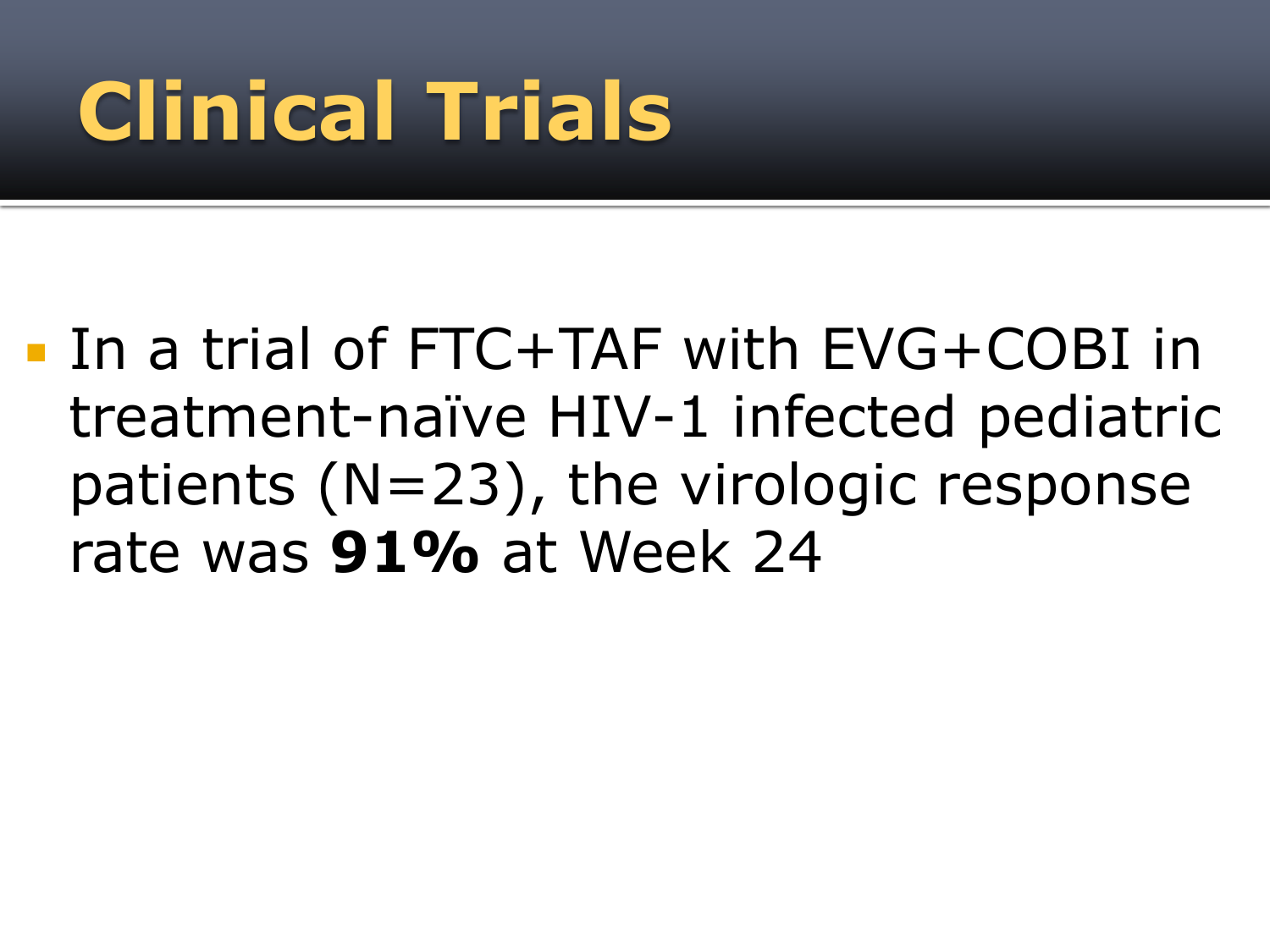# **Clinical Trials**

**In a trial with HIV-1 infected adults with** CrCl 30−<70mL/min (N=248), **95%** of the combined population of treatmentnaive subjects (N=6) began FTC+TAF with EVG+COBI and those previously virologically-suppressed on other regimens (N=242) and switched to FTC +TAF with EVG+COBI had HIV-1 RNA <50 copies/mL at Week 24

**For more clinical trial data, see full** labeling